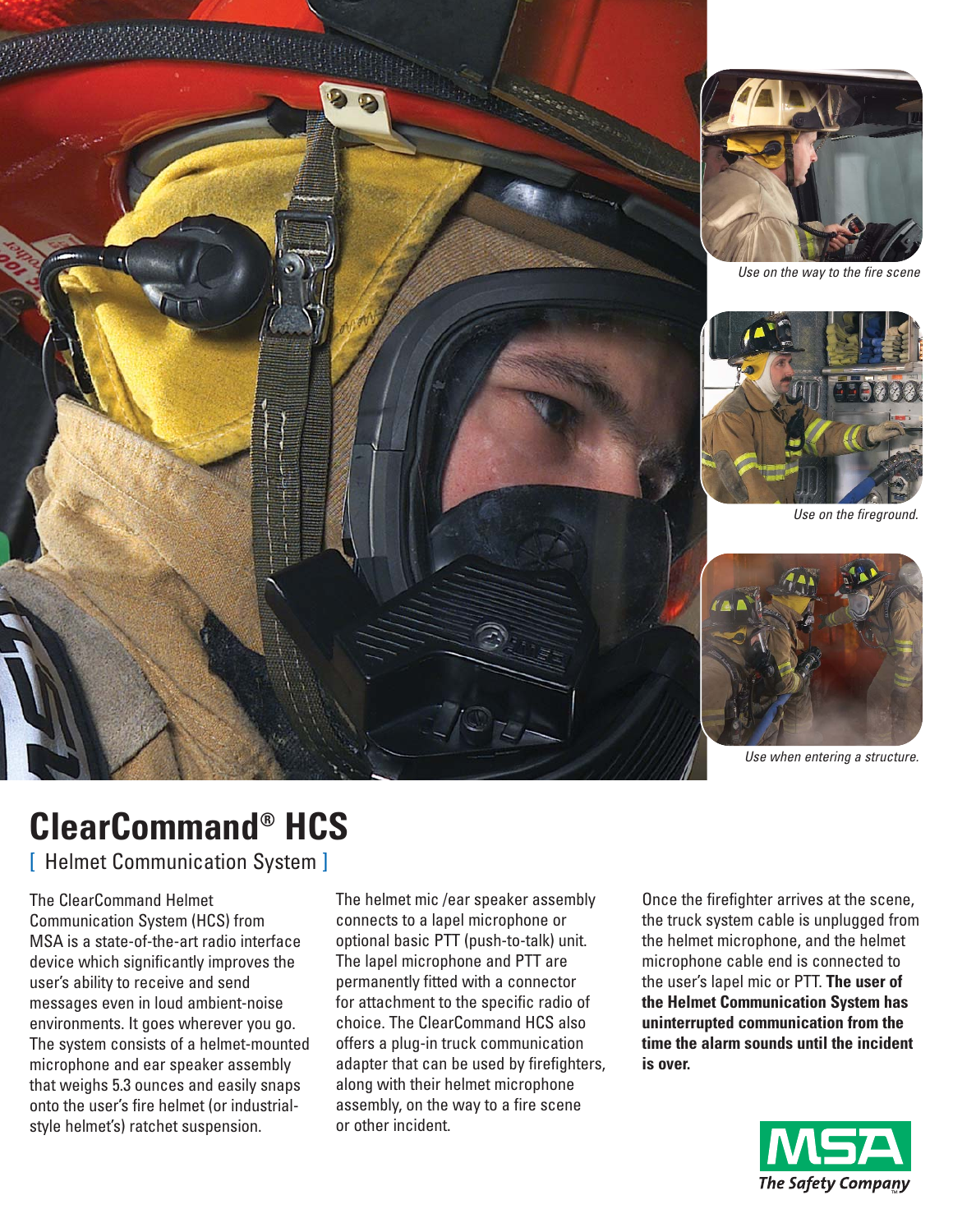# **ClearCommand HCS**

## **Features & Benefits**

- •Incorporates a "noise-reducing" bone-conduction voice transmitter that virtually eliminates high ambient noise levels.
- Custom user-positioned ear speaker brings all incoming communication directly to the user's ear. No need to lift your lapel mic up to your ear to hear transmission.
- Easily snaps onto the ratchet suspension of fire helmets or industrial-style helmets (Wildland). The unit can be easily transferred to other user's helmets, and no tools are required for removal or installation.
- Can be used over the top of facepiece head harnesses, hoods and liners without losing the quality of the transmission.
- The bone-conduction microphone is made with soft silicone material, which makes it comfortable to wear, with no pressure points.
- The microphone assembly can be reversed on the helmet suspension to position the ear speaker over either ear.
- The helmet mic system, when used with the lapel mic or PTT, is powered by the battery from the radio. No need to replace or re-charge dry cells.
- Special connectors suitable for most common radios are available for the lapel microphone and PTT, which allows users to adapt the system to their existing radios.
- When used with an MSA CairnsHelmets fire helmet, the MSA HCS is certified as compliant with NFPA 1971-2000 edition standard.
- •Intrinsic safety certifications allow the use of the ClearCommand HCS in hazardous environments.
- The Basic PTT unit is designed for use under hazardous material suits. The large button makes it easy for the user to depress and communicate.
- The helmet mic incorporates a cable keeper providing cable storage when not connected to the lapel mic or PTT.
- Optional remote finger PTT is available as an accessory.

## **Helmet Mic with Basic PTT**



## **Wildland® Firefighting Helmet with ClearCommand HCS**



## **Helmet Mic with Lapel Mic**



**Easy Installation over the Helmet Suspension**



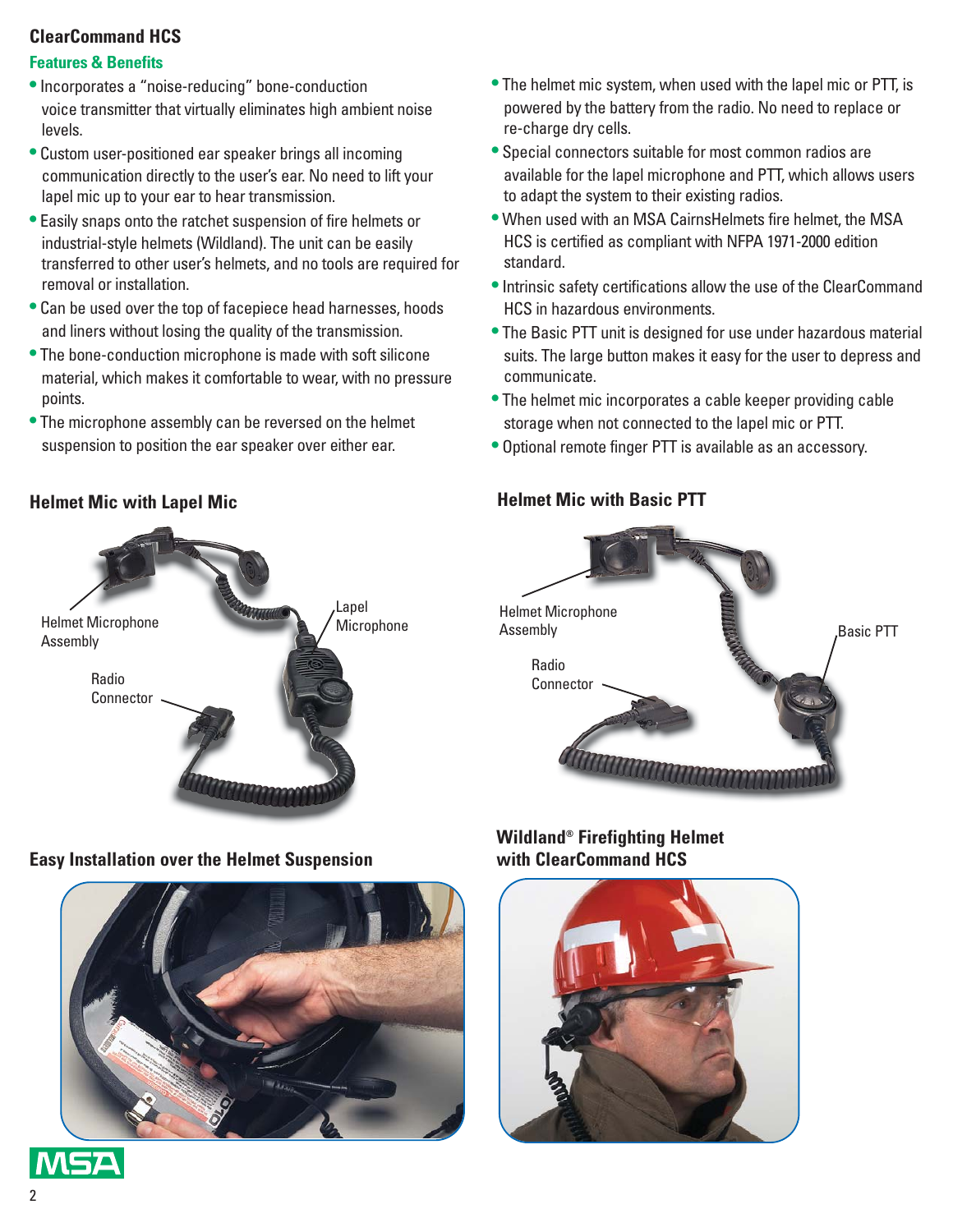|                                         | <b>Helmet Mic</b>                          | <b>Lapel Mic</b>                            | <b>Basic PTT</b>                           | <b>Truck System</b>                                                |
|-----------------------------------------|--------------------------------------------|---------------------------------------------|--------------------------------------------|--------------------------------------------------------------------|
| Weight                                  | 5.35 oz.                                   | 10.8 oz. with cable<br>and HT1000 connector | 7.6 oz. with cable and<br>HT1000 connector | 12 oz. with cable                                                  |
| <b>Size (Housing)</b>                   | $7''$ x 6" x 1.9"                          | $4.5$ " x 2.7" x 1.5"                       | $3.1''$ x $2.3''$ x $2.3''$                | $3.2$ " x $2.7$ " x $1.2$ "                                        |
| <b>Color</b>                            | <b>Black</b>                               | <b>Black</b>                                | <b>Black</b>                               | <b>Black</b>                                                       |
| <b>Operating Temp.</b><br><b>Range</b>  | $-24^\circ$ to 175 $\rm ^{\circ}F$         | $-24^\circ$ to 175 $\degree$ F              | $-24^\circ$ to $175^\circ F$               | $-24^\circ$ to $175^\circ F$                                       |
| <b>Speaker Impedance</b>                | 30 mm 16 Ohms                              | 50 mm 16 Ohms                               | None                                       | None                                                               |
| <b>Microphone</b><br><b>Impedance</b>   | <b>Bone Conduction 5200</b><br>Ohms @1 kHz | Electret 1.6 @1kHz                          | None                                       | None                                                               |
| <b>Power Supply</b>                     | Radio                                      | Radio                                       | Radio                                      | 2 AAA Alkaline<br><b>Batteries</b>                                 |
| <b>Low Battery</b><br><b>Indication</b> | None                                       | None                                        | None                                       | <b>LED Light</b>                                                   |
| <b>Connector</b>                        | 3.5 mm Male<br>Stereo on Cable             | 3.5 mm Female<br><b>Stereo Recepticle</b>   | 3.5 mm Female<br><b>Stereo Recepticle</b>  | 3.5 mm Female<br><b>Stereo Recepticle</b>                          |
| <b>Materials</b>                        | Glass Filled Nylon,<br><b>Silicone</b>     | Glass Filled Nylon,<br>Santoprene           | Glass Filled Nylon,<br>Santoprene          | <b>Glass Filled Nylon</b>                                          |
| <b>Current Drain</b>                    | 0.1 mA from Radio                          | 0.3 mA from Radio                           | 0.3 mA from Radio                          | 3.2 mA from Batteries.<br>350 hrs. battery life<br>w/HCS connected |
| <b>Approvals</b>                        | UL 913, C22.2, Z89.1,<br>NFPA 1971-2000    | UL 913, C22.2                               | UL 913, C22.2                              | None                                                               |





**Helmet Microphone as would be worn under a helmet. (From rear and side)**